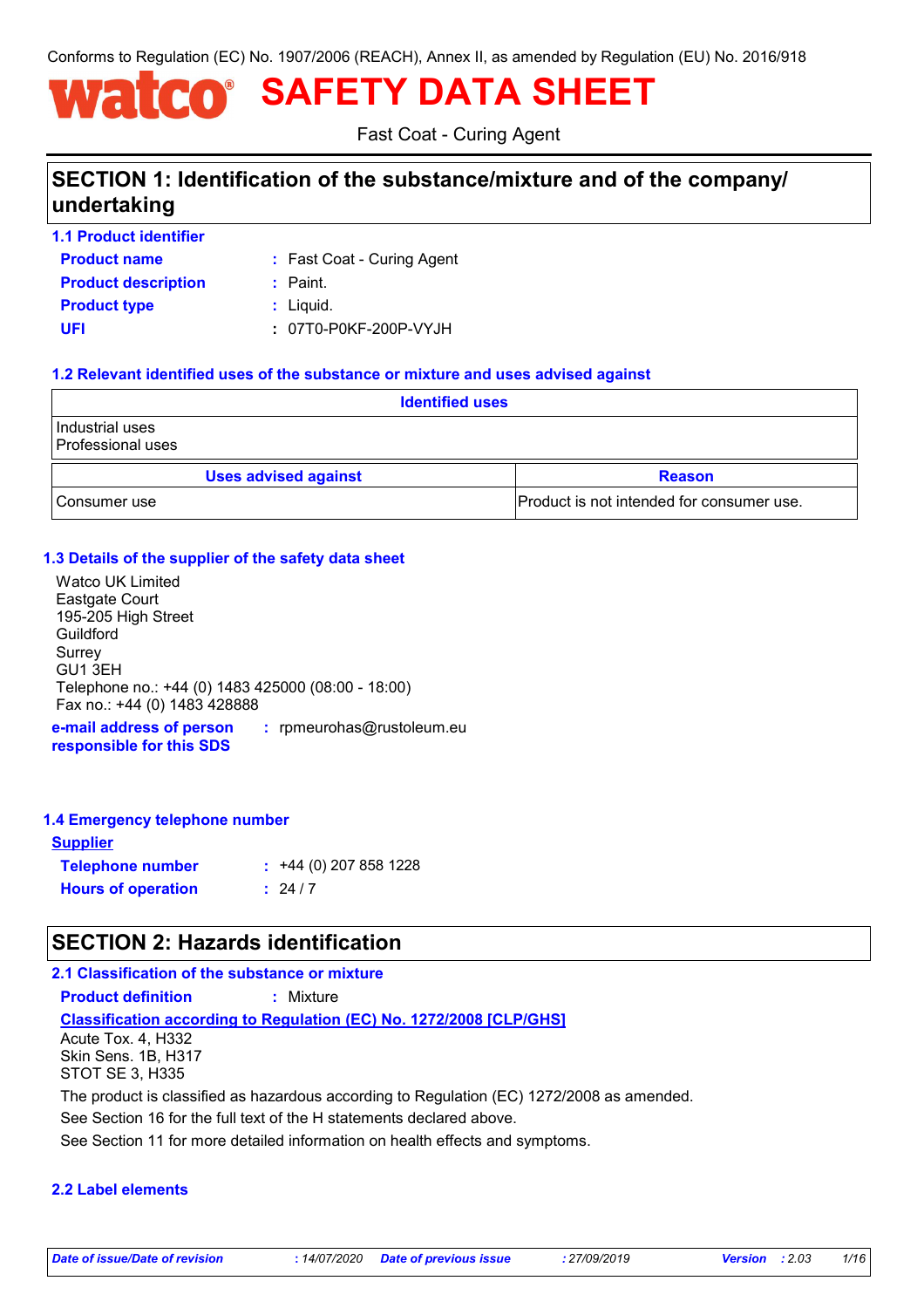| <b>Hazard pictograms</b>                                                                                                                                        |                                                                                                                                                                                                                                                                          |
|-----------------------------------------------------------------------------------------------------------------------------------------------------------------|--------------------------------------------------------------------------------------------------------------------------------------------------------------------------------------------------------------------------------------------------------------------------|
|                                                                                                                                                                 |                                                                                                                                                                                                                                                                          |
|                                                                                                                                                                 |                                                                                                                                                                                                                                                                          |
| <b>Signal word</b>                                                                                                                                              | Warning                                                                                                                                                                                                                                                                  |
| <b>Hazard statements</b>                                                                                                                                        | Harmful if inhaled.<br>May cause an allergic skin reaction.<br>May cause respiratory irritation.                                                                                                                                                                         |
| <b>Precautionary statements</b>                                                                                                                                 |                                                                                                                                                                                                                                                                          |
| <b>General</b>                                                                                                                                                  | : Not applicable.                                                                                                                                                                                                                                                        |
| <b>Prevention</b>                                                                                                                                               | : P271 - Use only outdoors or in a well-ventilated area.<br>P280 - Wear protective gloves and eye protection:<br>- butyl rubber gloves and Safety glasses with side shields.                                                                                             |
| <b>Response</b>                                                                                                                                                 | : P302 - IF ON SKIN:<br>P352 - Wash with plenty of soap and water.<br>P333 - If skin irritation or rash occurs:<br>P313 - Get medical attention.<br>P304 - IF INHALED:<br>P340 - Remove victim to fresh air and keep at rest in a position comfortable for<br>breathing. |
| <b>Storage</b>                                                                                                                                                  | : P405 - Store locked up.                                                                                                                                                                                                                                                |
| <b>Disposal</b>                                                                                                                                                 | : P501 - Dispose of contents and container in accordance with all local, regional,<br>national and international regulations.                                                                                                                                            |
| <b>Hazardous ingredients</b>                                                                                                                                    | hexamethylene-1,6-ddiisocyanate homopolymer and hexamethylene-di-isocyanate                                                                                                                                                                                              |
| <b>Supplemental label</b><br>elements                                                                                                                           | Contains isocyanates. May produce an allergic reaction.                                                                                                                                                                                                                  |
| <b>Annex XVII - Restrictions</b><br>on the manufacture,<br>placing on the market and<br>use of certain dangerous<br>substances, mixtures and<br><b>articles</b> | : Not applicable.                                                                                                                                                                                                                                                        |
| <b>Special packaging requirements</b>                                                                                                                           |                                                                                                                                                                                                                                                                          |
| <b>Containers to be fitted</b><br>with child-resistant<br>fastenings                                                                                            | : Not applicable.                                                                                                                                                                                                                                                        |
| <b>Tactile warning of danger : Not applicable.</b>                                                                                                              |                                                                                                                                                                                                                                                                          |
| <b>2.3 Other hazards</b>                                                                                                                                        |                                                                                                                                                                                                                                                                          |
| <b>Product meets the criteria</b><br>for PBT or vPvB according<br>to Regulation (EC) No.<br>1907/2006, Annex XIII                                               | : This mixture does not contain any substances that are assessed to be a PBT or a<br>vPvB.                                                                                                                                                                               |
| Other hazards which do<br>not result in classification                                                                                                          | : None known.                                                                                                                                                                                                                                                            |

# **SECTION 3: Composition/information on ingredients**

**3.2 Mixtures :** Mixture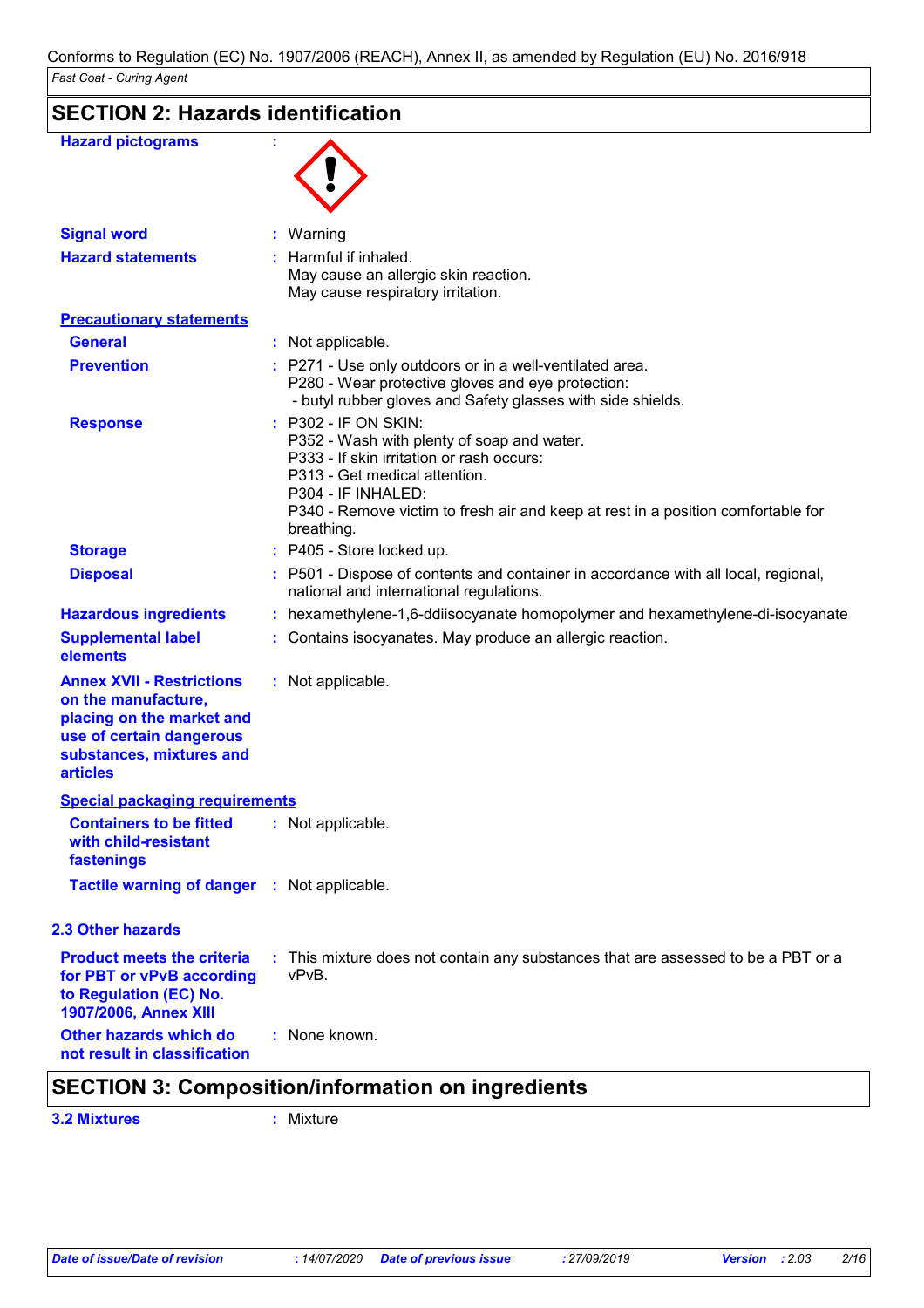# **SECTION 3: Composition/information on ingredients**

|                                                    |                                                                                                  |      | <b>Classification</b>                                                                                                                  |             |
|----------------------------------------------------|--------------------------------------------------------------------------------------------------|------|----------------------------------------------------------------------------------------------------------------------------------------|-------------|
| <b>Product/ingredient</b><br>name                  | <b>Identifiers</b>                                                                               | %    | <b>Regulation (EC) No. 1272/2008 [CLP]</b>                                                                                             | <b>Type</b> |
| hexamethylene-<br>1,6-ddiisocyanate<br>homopolymer | <b>IREACH #:</b><br>101-2119485796-17<br>EC: 931-274-8<br>CAS: 28182-81-2                        | ≥90  | Acute Tox. 4, H332<br><b>Skin Sens. 1, H317</b><br>STOT SE 3, H335                                                                     | [1] [2]     |
| hexamethylene-di-<br>isocyanate                    | <b>IREACH #:</b><br>101-2119457571-37<br>$EC: 212-485-8$<br>CAS: 822-06-0<br>Index: 615-011-00-1 | ≤0,3 | Acute Tox. 1, H330<br>Skin Irrit. 2, H315<br>Eye Irrit. 2, H319<br>Resp. Sens. 1, H334<br>Skin Sens. 1, H317<br><b>STOT SE 3, H335</b> | [1] [2]     |
|                                                    |                                                                                                  |      | See Section 16 for the full text of the<br>H statements declared above.                                                                |             |

There are no additional ingredients present which, within the current knowledge of the supplier and in the concentrations applicable, are classified as hazardous to health or the environment, are PBTs, vPvBs or Substances of equivalent concern, or have been assigned a workplace exposure limit and hence require reporting in this section.

Type

[1] Substance classified with a health or environmental hazard

[2] Substance with a workplace exposure limit

[3] Substance meets the criteria for PBT according to Regulation (EC) No. 1907/2006, Annex XIII

[4] Substance meets the criteria for vPvB according to Regulation (EC) No. 1907/2006, Annex XIII

[5] Substance of equivalent concern

Occupational exposure limits, if available, are listed in Section 8.

# **SECTION 4: First aid measures**

| <b>4.1 Description of first aid measures</b> |                                                                                                                                                                                                                                                                                                                                                                                                                 |
|----------------------------------------------|-----------------------------------------------------------------------------------------------------------------------------------------------------------------------------------------------------------------------------------------------------------------------------------------------------------------------------------------------------------------------------------------------------------------|
| <b>General</b>                               | : In all cases of doubt, or when symptoms persist, seek medical attention. Never give<br>anything by mouth to an unconscious person. If unconscious, place in recovery<br>position and seek medical advice.                                                                                                                                                                                                     |
| <b>Eye contact</b>                           | : Remove contact lenses, irrigate copiously with clean, fresh water, holding the<br>eyelids apart for at least 10 minutes and seek immediate medical advice.                                                                                                                                                                                                                                                    |
| <b>Inhalation</b>                            | : Remove to fresh air. Keep person warm and at rest. If not breathing, if breathing is<br>irregular or if respiratory arrest occurs, provide artificial respiration or oxygen by<br>trained personnel.                                                                                                                                                                                                          |
| <b>Skin contact</b>                          | : Remove contaminated clothing and shoes. Wash skin thoroughly with soap and<br>water or use recognised skin cleanser. Do NOT use solvents or thinners.                                                                                                                                                                                                                                                         |
| <b>Ingestion</b>                             | : If swallowed, seek medical advice immediately and show the container or label.<br>Keep person warm and at rest. Do NOT induce vomiting.                                                                                                                                                                                                                                                                       |
| <b>Protection of first-aiders</b>            | : No action shall be taken involving any personal risk or without suitable training. If it<br>is suspected that fumes are still present, the rescuer should wear an appropriate<br>mask or self-contained breathing apparatus. It may be dangerous to the person<br>providing aid to give mouth-to-mouth resuscitation. Wash contaminated clothing<br>thoroughly with water before removing it, or wear gloves. |

### **4.2 Most important symptoms and effects, both acute and delayed**

There are no data available on the mixture itself. The mixture has been assessed following the conventional method of the CLP Regulation (EC) No 1272/2008 and is classified for toxicological properties accordingly. See Sections 2 and 3 for details.

Exposure to component solvent vapour concentrations in excess of the stated occupational exposure limit may result in adverse health effects such as mucous membrane and respiratory system irritation and adverse effects on the kidneys, liver and central nervous system. Symptoms and signs include headache, dizziness, fatigue, muscular weakness, drowsiness and, in extreme cases, loss of consciousness. Solvents may cause some of the above effects by absorption through the skin.

*Date of issue/Date of revision* **:** *14/07/2020 Date of previous issue : 27/09/2019 Version : 2.03 3/16*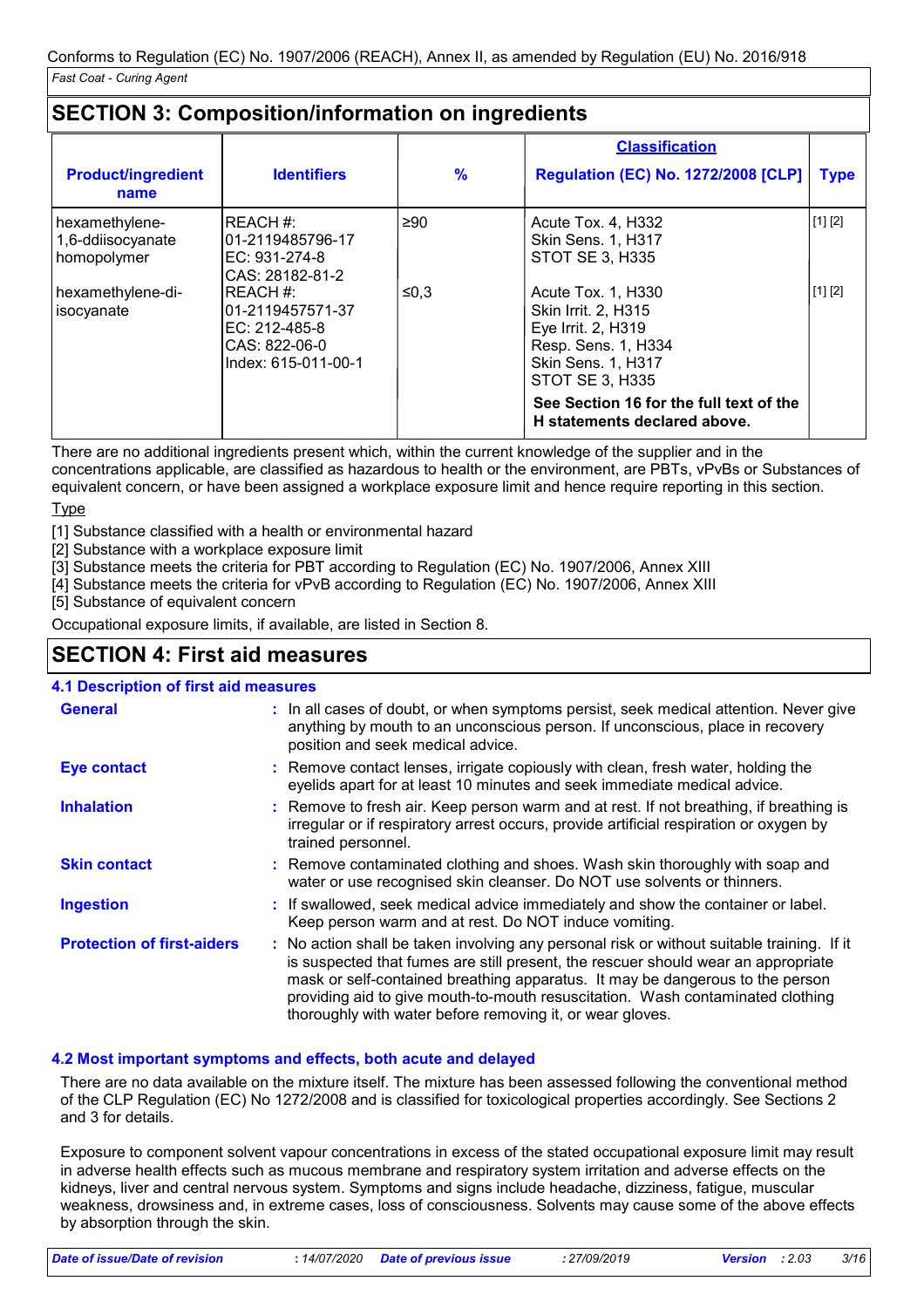# **SECTION 4: First aid measures**

If splashed in the eyes, the liquid may cause irritation and reversible damage.

Repeated or prolonged contact with the mixture may cause removal of natural fat from the skin, resulting in nonallergic contact dermatitis and absorption through the skin. This takes into account, where known, delayed and immediate effects and also chronic effects of components from short-term and long-term exposure by oral, inhalation and dermal routes of exposure and eye contact.

Based on the properties of the isocyanate components and considering toxicological data on similar mixtures, this mixture may cause acute irritation and/or sensitisation of the respiratory system, leading to an asthmatic condition, wheezing and tightness of the chest. Sensitised persons may subsequently show asthmatic symptoms when exposed to atmospheric concentrations well below the OEL. Repeated exposure may lead to permanent respiratory disability. Repeated or prolonged contact with irritants may cause dermatitis.

Contains hexamethylene-1,6-ddiisocyanate homopolymer, hexamethylene-di-isocyanate. May produce an allergic reaction.

#### **Over-exposure signs/symptoms**

| <b>Eye contact</b>  | : No specific data.                                                                       |
|---------------------|-------------------------------------------------------------------------------------------|
| <b>Inhalation</b>   | : Adverse symptoms may include the following:<br>respiratory tract irritation<br>coughing |
| <b>Skin contact</b> | : Adverse symptoms may include the following:<br>irritation<br>redness                    |
| Ingestion           | : No specific data.                                                                       |

### **4.3 Indication of any immediate medical attention and special treatment needed**

| <b>Notes to physician</b>  | : Treat symptomatically. Contact poison treatment specialist immediately if large |
|----------------------------|-----------------------------------------------------------------------------------|
|                            | quantities have been ingested or inhaled.                                         |
| <b>Specific treatments</b> | No specific treatment.                                                            |

See toxicological information (Section 11)

# **SECTION 5: Firefighting measures**

| 5.1 Extinguishing media                                  |                                                                                                                                                                                                                                                                                                                                                                       |  |
|----------------------------------------------------------|-----------------------------------------------------------------------------------------------------------------------------------------------------------------------------------------------------------------------------------------------------------------------------------------------------------------------------------------------------------------------|--|
| <b>Suitable extinguishing</b><br>media                   | : Recommended: alcohol-resistant foam, $CO2$ , powders, water spray or mist.                                                                                                                                                                                                                                                                                          |  |
| <b>Unsuitable extinguishing</b><br>media                 | : Do not use water jet.                                                                                                                                                                                                                                                                                                                                               |  |
|                                                          | 5.2 Special hazards arising from the substance or mixture                                                                                                                                                                                                                                                                                                             |  |
| <b>Hazards from the</b><br>substance or mixture          | : In a fire or if heated, a pressure increase will occur and the container may burst.                                                                                                                                                                                                                                                                                 |  |
| <b>Hazardous thermal</b><br>decomposition products       | : No specific data.                                                                                                                                                                                                                                                                                                                                                   |  |
| <b>5.3 Advice for firefighters</b>                       |                                                                                                                                                                                                                                                                                                                                                                       |  |
| <b>Special protective actions</b><br>for fire-fighters   | : Promptly isolate the scene by removing all persons from the vicinity of the incident if<br>there is a fire. No action shall be taken involving any personal risk or without<br>suitable training.                                                                                                                                                                   |  |
| <b>Special protective</b><br>equipment for fire-fighters | : Fire-fighters should wear appropriate protective equipment and self-contained<br>breathing apparatus (SCBA) with a full face-piece operated in positive pressure<br>mode. Clothing for fire-fighters (including helmets, protective boots and gloves)<br>conforming to European standard EN 469 will provide a basic level of protection for<br>chemical incidents. |  |
|                                                          |                                                                                                                                                                                                                                                                                                                                                                       |  |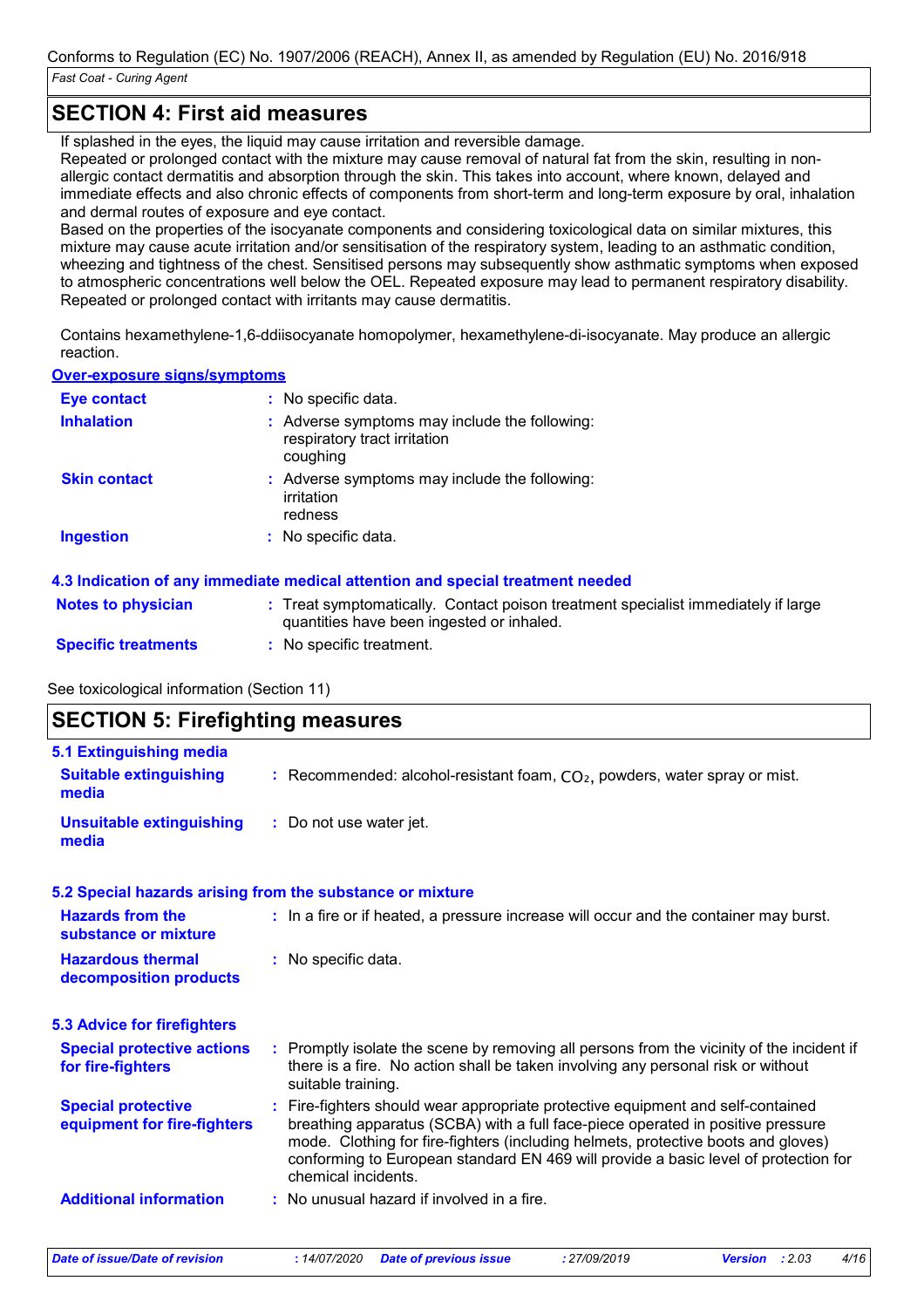# **SECTION 6: Accidental release measures**

|                                                          | 6.1 Personal precautions, protective equipment and emergency procedures                                                                                                                                                                                                                                                                                                                                                                                                                                                                                                                           |
|----------------------------------------------------------|---------------------------------------------------------------------------------------------------------------------------------------------------------------------------------------------------------------------------------------------------------------------------------------------------------------------------------------------------------------------------------------------------------------------------------------------------------------------------------------------------------------------------------------------------------------------------------------------------|
| For non-emergency<br>personnel                           | : No action shall be taken involving any personal risk or without suitable training.<br>Evacuate surrounding areas. Keep unnecessary and unprotected personnel from<br>entering. Do not touch or walk through spilt material. Avoid breathing vapour or<br>mist. Provide adequate ventilation. Wear appropriate respirator when ventilation is<br>inadequate. Put on appropriate personal protective equipment.                                                                                                                                                                                   |
|                                                          | For emergency responders : If specialised clothing is required to deal with the spillage, take note of any<br>information in Section 8 on suitable and unsuitable materials. See also the<br>information in "For non-emergency personnel".                                                                                                                                                                                                                                                                                                                                                        |
| <b>6.2 Environmental</b><br>precautions                  | : Avoid dispersal of spilt material and runoff and contact with soil, waterways, drains<br>and sewers. Inform the relevant authorities if the product has caused environmental<br>pollution (sewers, waterways, soil or air).                                                                                                                                                                                                                                                                                                                                                                     |
| 6.3 Methods and material for containment and cleaning up |                                                                                                                                                                                                                                                                                                                                                                                                                                                                                                                                                                                                   |
| <b>Small spill</b>                                       | : Stop leak if without risk. Move containers from spill area. Dilute with water and mop<br>up if water-soluble. Alternatively, or if water-insoluble, absorb with an inert dry<br>material and place in an appropriate waste disposal container. Dispose of via a<br>licensed waste disposal contractor.                                                                                                                                                                                                                                                                                          |
| <b>Large spill</b>                                       | : Stop leak if without risk. Move containers from spill area. Approach the release<br>from upwind. Prevent entry into sewers, water courses, basements or confined<br>areas. Wash spillages into an effluent treatment plant or proceed as follows.<br>Contain and collect spillage with non-combustible, absorbent material e.g. sand,<br>earth, vermiculite or diatomaceous earth and place in container for disposal<br>according to local regulations. Dispose of via a licensed waste disposal contractor.<br>Contaminated absorbent material may pose the same hazard as the spilt product. |
| <b>6.4 Reference to other</b><br><b>sections</b>         | : See Section 1 for emergency contact information.<br>See Section 8 for information on appropriate personal protective equipment.<br>See Section 13 for additional waste treatment information.                                                                                                                                                                                                                                                                                                                                                                                                   |

# **SECTION 7: Handling and storage**

The information in this section contains generic advice and guidance.

**Persons with a history of asthma, allergies or chronic or recurrent respiratory disease should not be employed in any process in which this product is used.**

#### **Examination of lung function should be carried out on a regular basis on persons spraying this mixture.**

| <b>7.1 Precautions for safe</b><br>handling | : Care should be taken when re-opening partly-used containers. Precautions should<br>be taken to minimise exposure to atmospheric humidity or water. $CO2$ will be formed,<br>which, in closed containers, could result in pressurisation. Keep away from heat,<br>sparks and flame. No sparking tools should be used.<br>Avoid contact with skin and eyes. Avoid the inhalation of dust, particulates, spray or<br>mist arising from the application of this mixture. Avoid inhalation of dust from<br>sanding.<br>Eating, drinking and smoking should be prohibited in areas where this material is<br>handled, stored and processed.<br>Put on appropriate personal protective equipment (see Section 8).<br>Never use pressure to empty. Container is not a pressure vessel.<br>Always keep in containers made from the same material as the original one.<br>Comply with the health and safety at work laws.<br>Do not allow to enter drains or watercourses. |
|---------------------------------------------|--------------------------------------------------------------------------------------------------------------------------------------------------------------------------------------------------------------------------------------------------------------------------------------------------------------------------------------------------------------------------------------------------------------------------------------------------------------------------------------------------------------------------------------------------------------------------------------------------------------------------------------------------------------------------------------------------------------------------------------------------------------------------------------------------------------------------------------------------------------------------------------------------------------------------------------------------------------------|
|---------------------------------------------|--------------------------------------------------------------------------------------------------------------------------------------------------------------------------------------------------------------------------------------------------------------------------------------------------------------------------------------------------------------------------------------------------------------------------------------------------------------------------------------------------------------------------------------------------------------------------------------------------------------------------------------------------------------------------------------------------------------------------------------------------------------------------------------------------------------------------------------------------------------------------------------------------------------------------------------------------------------------|

### **7.2 Conditions for safe storage, including any incompatibilities**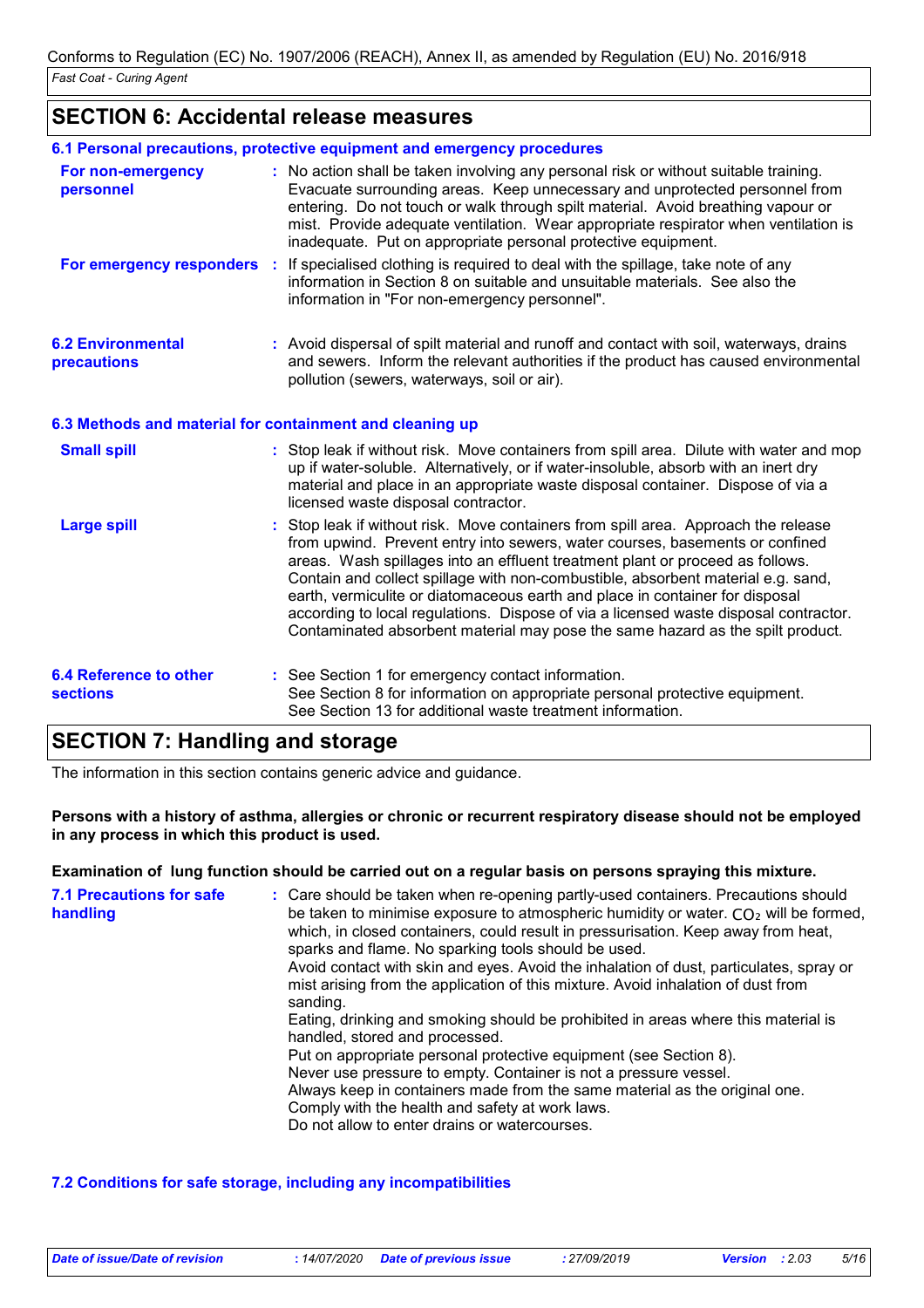# **SECTION 7: Handling and storage**

Store in accordance with local regulations.

#### **Notes on joint storage**

Keep away from: oxidising agents, strong alkalis, strong acids.

#### **Additional information on storage conditions**

Observe label precautions. Store in a dry, cool and well-ventilated area. Keep away from heat and direct sunlight. Keep container tightly closed.

Keep away from sources of ignition. No smoking. Prevent unauthorised access. Containers that have been opened must be carefully resealed and kept upright to prevent leakage.

### **7.3 Specific end use(s)**

| <b>Recommendations</b>                         | $:$ Not available. |
|------------------------------------------------|--------------------|
| <b>Industrial sector specific</b><br>solutions | $:$ Not available. |
|                                                |                    |

# **SECTION 8: Exposure controls/personal protection**

The list of Identified Uses in Section 1 should be consulted for any available use-specific information provided in the Exposure Scenario(s).

# **8.1 Control parameters**

# **Occupational exposure limits**

| <b>Product/ingredient name</b>                   | <b>Exposure limit values</b>                                                                                                                                                         |
|--------------------------------------------------|--------------------------------------------------------------------------------------------------------------------------------------------------------------------------------------|
| hexamethylene-1,6-ddiisocyanate<br>  homopolymer | EH40/2005 WELs (United Kingdom (UK), 8/2007). Skin<br>sensitiser.<br>STEL: 0,07 mg/m <sup>3</sup> , (as NCO) 15 minutes.<br>TWA: $0.02$ mg/m <sup>3</sup> , (as NCO) 8 hours.        |
| hexamethylene-di-isocyanate                      | EH40/2005 WELs (United Kingdom (UK), 12/2011). Inhalation<br>sensitiser.<br>STEL: 0,07 mg/m <sup>3</sup> , (as NCO) 15 minutes.<br>TWA: $0.02$ mg/m <sup>3</sup> , (as NCO) 8 hours. |

**Recommended monitoring : If this product contains ingredients with exposure limits, personal, workplace procedures** atmosphere or biological monitoring may be required to determine the effectiveness of the ventilation or other control measures and/or the necessity to use respiratory protective equipment. Reference should be made to monitoring standards, such as the following: European Standard EN 689 (Workplace atmospheres - Guidance for the assessment of exposure by inhalation to chemical agents for comparison with limit values and measurement strategy) European Standard EN 14042 (Workplace atmospheres - Guide for the application and use of procedures for the assessment of exposure to chemical and biological agents) European Standard EN 482 (Workplace atmospheres - General requirements for the performance of procedures for the measurement of chemical agents) Reference to national guidance documents for methods for the determination of hazardous substances will also be required.

#### **DNELs/DMELs**

| <b>Product/ingredient name</b>                 | <b>Type</b> | <b>Exposure</b>          | <b>Value</b>            | <b>Population</b> | <b>Effects</b> |
|------------------------------------------------|-------------|--------------------------|-------------------------|-------------------|----------------|
| hexamethylene-1,6-ddiisocyanate<br>homopolymer | <b>DNEL</b> | Short term<br>Inhalation | mg/m <sup>3</sup>       | Workers           | Local          |
|                                                | <b>DNEL</b> | Long term<br>Inhalation  | $0,5$ mg/m <sup>3</sup> | Workers           | Local          |
| hexamethylene-di-isocyanate                    | <b>DNEL</b> | Short term<br>Inhalation | mg/m <sup>3</sup>       | Workers           | Local          |
|                                                | <b>DNEL</b> | Long term<br>Inhalation  | $0.5$ mg/m <sup>3</sup> | Workers           | Local          |

# **PNECs**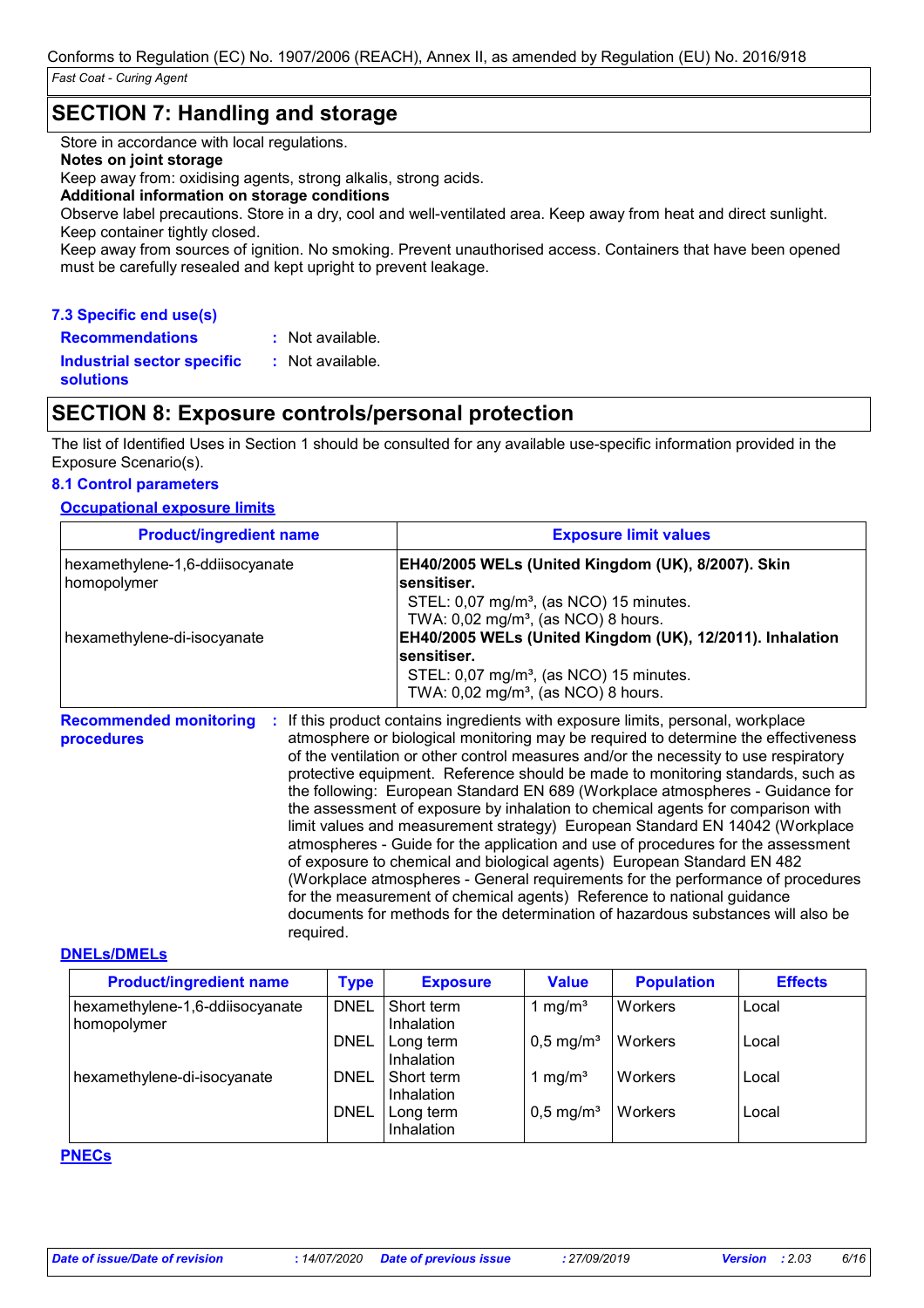| <b>Product/ingredient name</b>                 | <b>Compartment Detail</b> | <b>Value</b>         | <b>Method Detail</b> |
|------------------------------------------------|---------------------------|----------------------|----------------------|
| hexamethylene-1,6-ddiisocyanate<br>homopolymer | Fresh water               | $0,127 \text{ mg/l}$ |                      |
|                                                | Marine                    | $0,0127$ mg/l        |                      |
|                                                | Fresh water sediment      | 266700 mg/kg dwt -   |                      |
|                                                | Marine water sediment     | 26670 mg/kg dwt      |                      |
|                                                | Soil                      | 53182 mg/kg dwt      |                      |
|                                                | Sewage Treatment<br>Plant | 38,28 mg/l           |                      |
| hexamethylene-di-isocyanate                    | Fresh water               | $ 0,127 \text{ mg/}$ |                      |
|                                                | Marine                    | 0,0127 mg/l          |                      |
|                                                | Sediment                  | 266700 mg/kg dwt -   |                      |
|                                                | Soil                      | 53182 mg/kg dwt      |                      |
|                                                | Sewage Treatment<br>Plant | 38,28 mg/l           |                      |

# **SECTION 8: Exposure controls/personal protection**

#### Provide adequate ventilation. Where reasonably practicable, this should be **:** achieved by the use of local exhaust ventilation and good general extraction. Air-fed protective respiratory equipment must be worn by the spray operator, even when good ventilation is provided. In other operations, if local exhaust ventilation and good general extraction are not sufficient to maintain concentrations of particulates and solvent vapours below the OEL, suitable respiratory protection must be worn. (See Occupational exposure controls.) **Eye/face protection : Appropriate engineering controls** Wash hands, forearms and face thoroughly after handling chemical products, before eating, smoking and using the lavatory and at the end of the working period. Appropriate techniques should be used to remove potentially contaminated clothing. Contaminated work clothing should not be allowed out of the workplace. Wash contaminated clothing before reusing. Ensure that eyewash stations and safety showers are close to the workstation location. **8.2 Exposure controls Hygiene measures : Individual protection measures** Safety eyewear complying with an approved standard should be used when a risk assessment indicates this is necessary to avoid exposure to liquid splashes, mists, gases or dusts. If contact is possible, the following protection should be worn, unless the assessment indicates a higher degree of protection: Recommended:

### **Skin protection**

### **Hand protection**

There is no one glove material or combination of materials that will give unlimited resistance to any individual or combination of chemicals.

The breakthrough time must be greater than the end use time of the product.

The instructions and information provided by the glove manufacturer on use, storage, maintenance and replacement must be followed.

safety glasses with side-shields. (EN 166)

Gloves should be replaced regularly and if there is any sign of damage to the glove material.

Always ensure that gloves are free from defects and that they are stored and used correctly.

The performance or effectiveness of the glove may be reduced by physical/chemical damage and poor maintenance.

Barrier creams may help to protect the exposed areas of the skin but should not be applied once exposure has occurred.

**Gloves**

**:** For prolonged or repeated handling, use the following type of gloves:

The recommendation for the type or types of glove to use when handling this product is based on information from the following source: Recommended: > 8 hours (breakthrough time): butyl rubber (0.6 mm) gloves EN 374

The user must check that the final choice of type of glove selected for handling this product is the most appropriate and takes into account the particular conditions of use, as included in the user's risk assessment.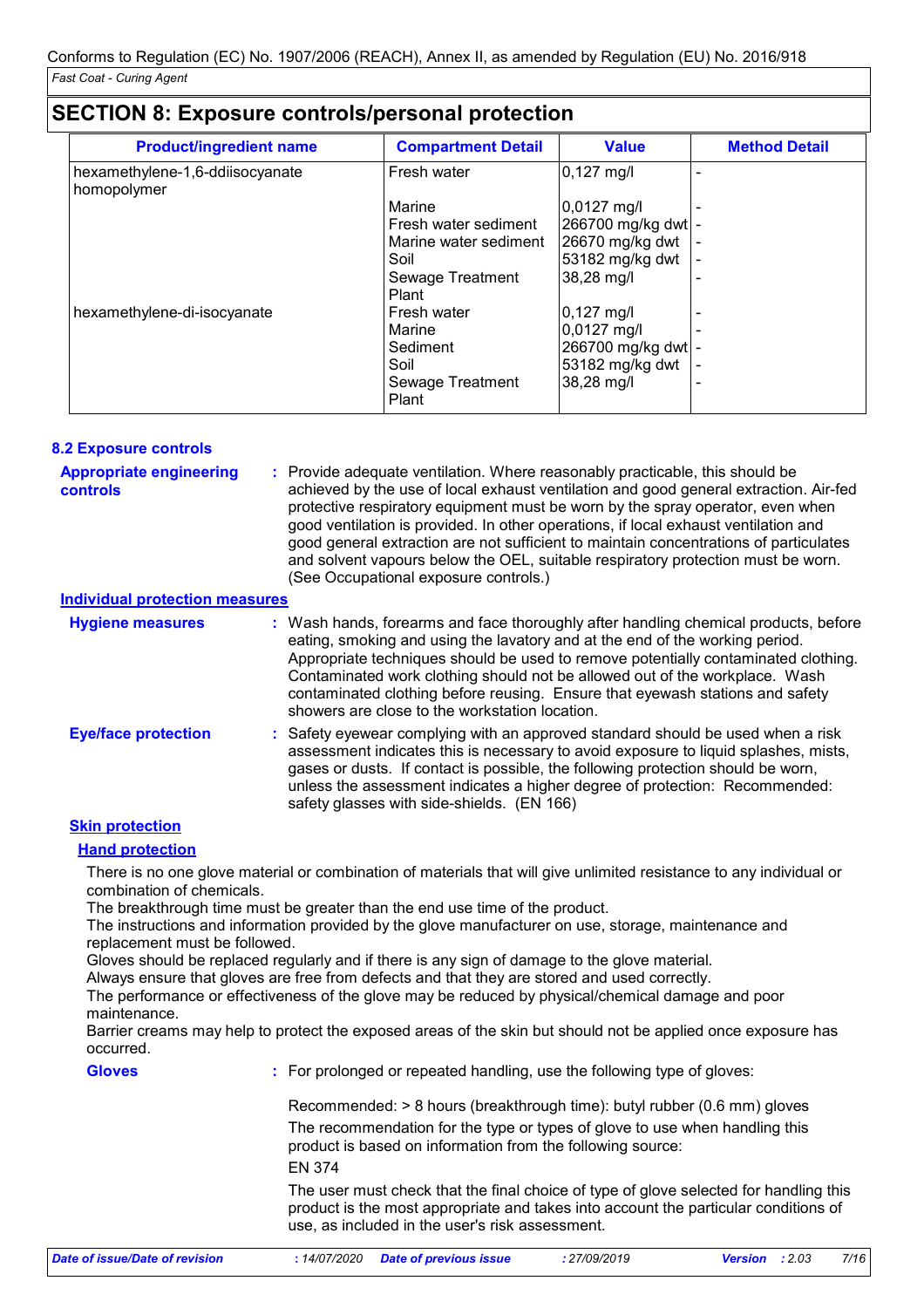# **SECTION 8: Exposure controls/personal protection**

| <b>Body protection</b>                    | : Personal protective equipment for the body should be selected based on the task<br>being performed and the risks involved and should be approved by a specialist<br>before handling this product. Recommended: Wear overalls or long sleeved shirt.<br>(EN 467)                                                               |
|-------------------------------------------|---------------------------------------------------------------------------------------------------------------------------------------------------------------------------------------------------------------------------------------------------------------------------------------------------------------------------------|
| <b>Other skin protection</b>              | : Appropriate footwear and any additional skin protection measures should be<br>selected based on the task being performed and the risks involved and should be<br>approved by a specialist before handling this product.                                                                                                       |
| <b>Respiratory protection</b>             | : Respirator selection must be based on known or anticipated exposure levels, the<br>hazards of the product and the safe working limits of the selected respirator.<br>Recommended: organic vapour (Type A) and particulate filter (EN 140)                                                                                     |
| <b>Environmental exposure</b><br>controls | : Emissions from ventilation or work process equipment should be checked to ensure<br>they comply with the requirements of environmental protection legislation. In some<br>cases, fume scrubbers, filters or engineering modifications to the process<br>equipment will be necessary to reduce emissions to acceptable levels. |

# **SECTION 9: Physical and chemical properties**

| 9.1 Information on basic physical and chemical properties         |   |                   |
|-------------------------------------------------------------------|---|-------------------|
| <b>Appearance</b>                                                 |   |                   |
| <b>Physical state</b>                                             | ÷ | Liquid.           |
| <b>Colour</b>                                                     |   | $:$ Clear.        |
| <b>Odour</b>                                                      |   | Mild.             |
| <b>Odour threshold</b>                                            |   | : Not available.  |
| pH                                                                |   | Not available.    |
| <b>Melting point/freezing point</b>                               |   | : Not available.  |
| Initial boiling point and<br>boiling range                        |   | : Not available.  |
| <b>Flash point</b>                                                |   | Closed cup: 158°C |
| <b>Evaporation rate</b>                                           |   | : Not available.  |
| <b>Flammability (solid, gas)</b>                                  |   | : Not available.  |
| <b>Upper/lower flammability or</b><br>explosive limits            |   | : Not available.  |
| <b>Vapour pressure</b>                                            |   | : Not available.  |
| <b>Vapour density</b>                                             |   | : Not available.  |
| <b>Relative density</b>                                           | ÷ | 1,16              |
| <b>Solubility(ies)</b>                                            |   | Not available.    |
| <b>Partition coefficient: n-octanol/: Not available.</b><br>water |   |                   |
| <b>Auto-ignition temperature</b>                                  |   | : Not available.  |
| <b>Decomposition temperature</b>                                  |   | : Not available.  |
| <b>Viscosity</b>                                                  |   | : Not available.  |
| <b>Explosive properties</b>                                       |   | Not available.    |
| <b>Oxidising properties</b>                                       |   | Not available.    |

# **9.2 Other information**

No additional information.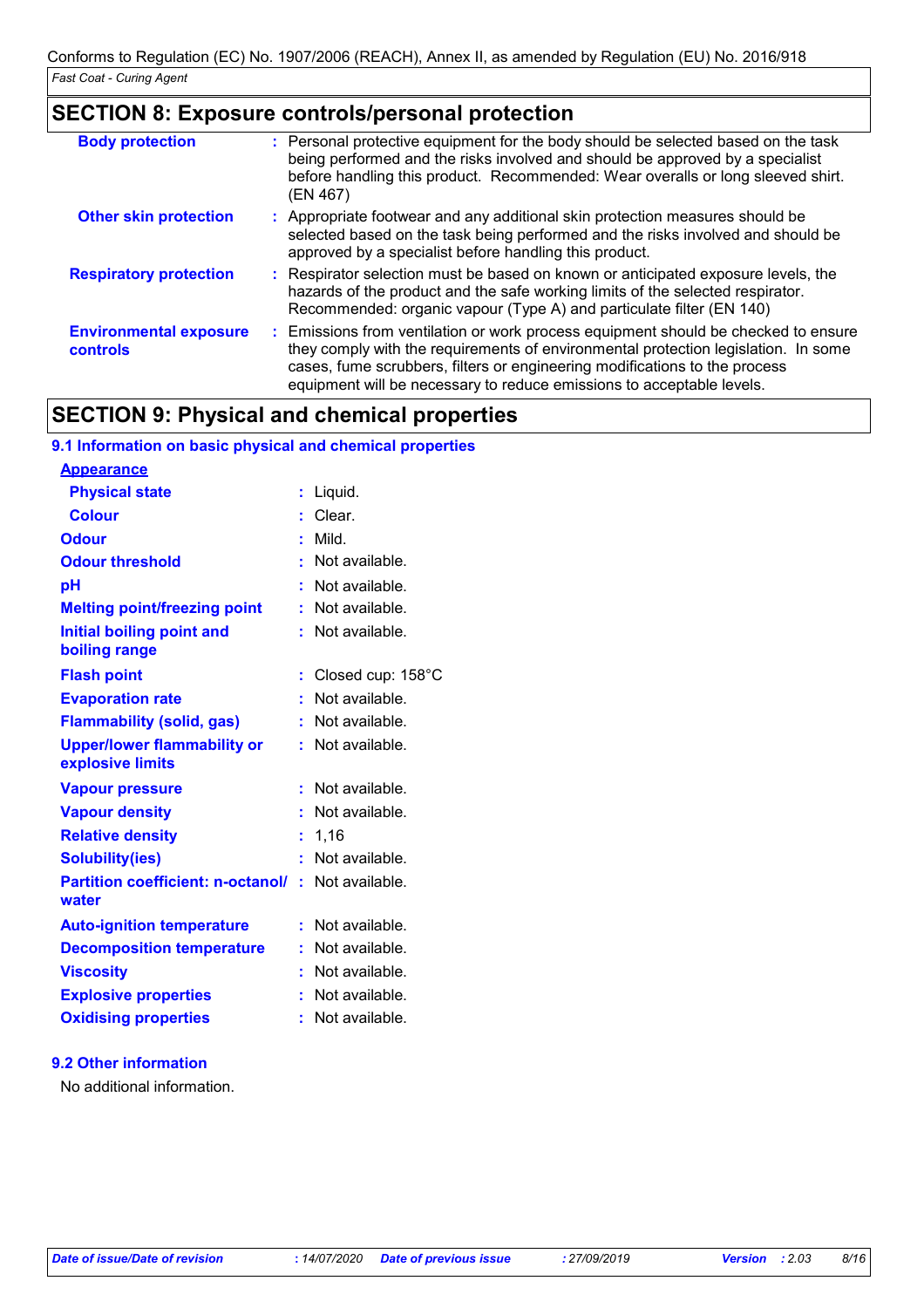| <b>SECTION 10: Stability and reactivity</b>       |                                                                                                                                                                                               |
|---------------------------------------------------|-----------------------------------------------------------------------------------------------------------------------------------------------------------------------------------------------|
| <b>10.1 Reactivity</b>                            | : No specific test data related to reactivity available for this product or its ingredients.                                                                                                  |
| <b>10.2 Chemical stability</b>                    | : Stable under recommended storage and handling conditions (see Section 7).                                                                                                                   |
| <b>10.3 Possibility of</b><br>hazardous reactions | ÷.                                                                                                                                                                                            |
| <b>10.4 Conditions to avoid</b>                   | : In a fire, hazardous decomposition products may be produced.                                                                                                                                |
| 10.5 Incompatible materials                       | Keep away from: oxidising agents, strong alkalis, strong acids, amines, alcohols,<br>water. Uncontrolled exothermic reactions occur with amines and alcohols.                                 |
| <b>10.6 Hazardous</b><br>decomposition products   | : Under normal conditions of storage and use, hazardous decomposition products<br>should not be produced.<br>If involved in a fire, toxic gases including CO, CO2 and smoke can be generated. |
|                                                   |                                                                                                                                                                                               |

# **SECTION 11: Toxicological information**

# **11.1 Information on toxicological effects**

### **Acute toxicity**

| <b>Product/ingredient name</b>   | <b>Result</b>                      | <b>Species</b> | <b>Dose</b>           | <b>Exposure</b> |
|----------------------------------|------------------------------------|----------------|-----------------------|-----------------|
| hexamethylene-                   | <b>LC50 Inhalation Dusts and</b>   | Rat - Female   | 390 mg/m <sup>3</sup> | 4 hours         |
| 1,6-ddiisocyanate<br>homopolymer | mists                              |                |                       |                 |
|                                  | LD50 Dermal                        | Rabbit         | >2000 mg/kg           |                 |
|                                  | LD50 Dermal                        | Rat            | >2000 mg/kg           |                 |
|                                  | LD50 Oral                          | Rat            | >5000 mg/kg           |                 |
| hexamethylene-di-<br>isocyanate  | LC50 Inhalation Dusts and<br>mists | Rat            | 462 mg/m <sup>3</sup> | 4 hours         |
|                                  | <b>LC50 Inhalation Vapour</b>      | Rat            | 124 mg/m <sup>3</sup> | 4 hours         |
|                                  | <b>LCLo Inhalation Vapour</b>      | Rat            | 60 mg/ $m3$           | 4 hours         |
|                                  | LD50 Dermal                        | Rabbit         | >7000 mg/kg           |                 |
| <b>Conclusion/Summary</b>        | : Harmful if inhaled.              |                |                       |                 |

**Acute toxicity estimates**

| Route                        | <b>ATE value</b>   |
|------------------------------|--------------------|
| Inhalation (dusts and mists) | $1.5 \text{ mq/l}$ |

# **Irritation/Corrosion**

| <b>Product/ingredient name</b>                     | <b>Result</b>                                                       | <b>Species</b> | <b>Score</b> | <b>Exposure</b> | <b>Observation</b> |  |
|----------------------------------------------------|---------------------------------------------------------------------|----------------|--------------|-----------------|--------------------|--|
| hexamethylene-<br>1,6-ddiisocyanate<br>homopolymer | Skin - Oedema                                                       | Rabbit         |              | 4 hours         | ۰                  |  |
|                                                    | Eyes - Cornea opacity                                               | Rabbit         |              |                 |                    |  |
| hexamethylene-di-<br>isocyanate                    | Skin - Erythema/Eschar                                              | Rabbit         | 3            |                 |                    |  |
|                                                    | Eyes - Redness of the<br>conjunctivae                               | Rabbit         | 3            |                 |                    |  |
| <b>Conclusion/Summary</b>                          |                                                                     |                |              |                 |                    |  |
| <b>Skin</b>                                        | : Based on available data, the classification criteria are not met. |                |              |                 |                    |  |
| <b>Eyes</b>                                        | : Based on available data, the classification criteria are not met. |                |              |                 |                    |  |
| <b>Respiratory</b>                                 | : May cause respiratory irritation.                                 |                |              |                 |                    |  |
| <b>Sensitisation</b>                               |                                                                     |                |              |                 |                    |  |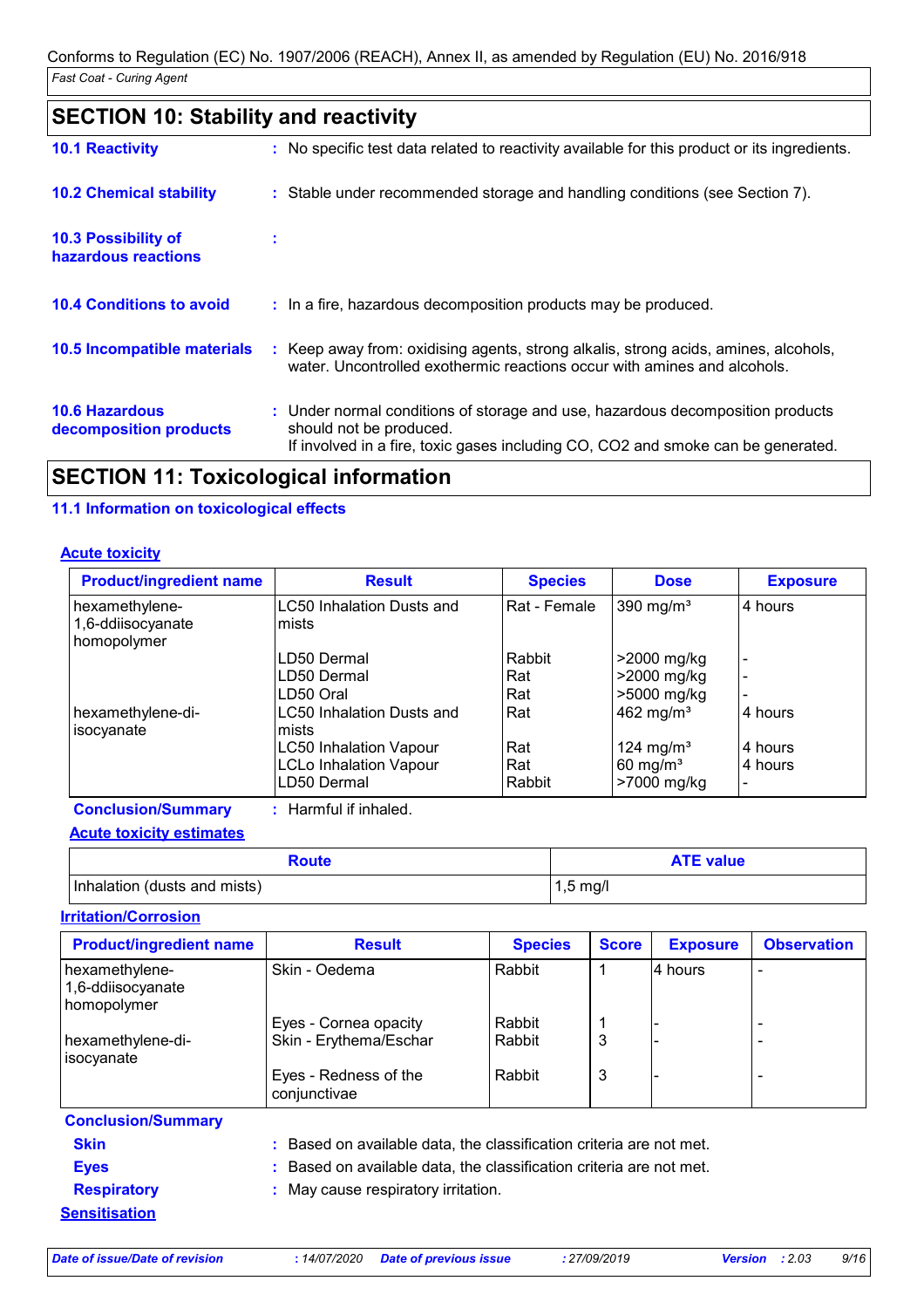# **SECTION 11: Toxicological information**

| <b>Product/ingredient name</b>                     | <b>Route of</b><br>exposure | <b>Species</b>      | <b>Result</b>                  |
|----------------------------------------------------|-----------------------------|---------------------|--------------------------------|
| hexamethylene-<br>1,6-ddiisocyanate<br>homopolymer | skin                        | Guinea pig          | Sensitising                    |
|                                                    | Respiratory<br>skin         | Guinea pig<br>Mouse | Not sensitizing<br>Sensitising |
| hexamethylene-di-<br>isocyanate                    | skin                        | Guinea pig          | Sensitising                    |
|                                                    | Respiratory                 | Guinea pig          | Sensitising                    |

- **Skin :** May cause an allergic skin reaction.
- **Respiratory :** Based on available data, the classification criteria are not met.

# **Mutagenicity**

| <b>Product/ingredient name</b>                     | <b>Test</b>         | <b>Experiment</b>                                                   | <b>Result</b>   |
|----------------------------------------------------|---------------------|---------------------------------------------------------------------|-----------------|
| hexamethylene-<br>1,6-ddiisocyanate<br>homopolymer | OECD <sub>471</sub> | Subject: Bacteria                                                   | <b>Negative</b> |
|                                                    | OECD 476            | Subject: Mammalian-Animal                                           | <b>Negative</b> |
| hexamethylene-di-<br>isocyanate                    | <b>OECD 471</b>     | Experiment: In vitro<br>Subject: Bacteria                           | Negative        |
|                                                    | OECD 476            | Experiment: In vitro<br>Subject: Mammalian-Animal                   | Negative        |
|                                                    | OECD 474            | Experiment: In vivo<br>Subject: Mammalian-Animal                    | Negative        |
| <b>Conclusion/Summary</b>                          |                     | : Based on available data, the classification criteria are not met. |                 |
| <b>Carcinogenicity</b>                             |                     |                                                                     |                 |
| <b>Conclusion/Summary</b>                          |                     | : Based on available data, the classification criteria are not met. |                 |

**Reproductive toxicity**

- **Conclusion/Summary :** Based on available data, the classification criteria are not met.
- **Teratogenicity**

**Conclusion/Summary :** Based on available data, the classification criteria are not met.

### **Specific target organ toxicity (single exposure)**

| <b>Product/ingredient name</b>              | <b>Category</b> | <b>Route of</b><br>exposure | <b>Target organs</b>              |
|---------------------------------------------|-----------------|-----------------------------|-----------------------------------|
| hexamethylene-1,6-ddiisocyanate homopolymer | Category 3      | Not applicable.             | Respiratory tract<br>l irritation |
| hexamethylene-di-isocyanate                 | Category 3      | Not applicable.             | Respiratory tract<br>irritation   |

**Specific target organ toxicity (repeated exposure)** Not available.

### **Aspiration hazard**

Not available.

### **Delayed and immediate effects as well as chronic effects from short and long-term exposure**

| <b>Short term exposure</b>            |                    |
|---------------------------------------|--------------------|
| <b>Potential immediate</b><br>effects | $:$ Not available. |
| <b>Potential delayed effects</b>      | : Not available.   |
| Long term exposure                    |                    |
| <b>Potential immediate</b><br>effects | $:$ Not available. |

*Date of issue/Date of revision* **:** *14/07/2020 Date of previous issue : 27/09/2019 Version : 2.03 10/16*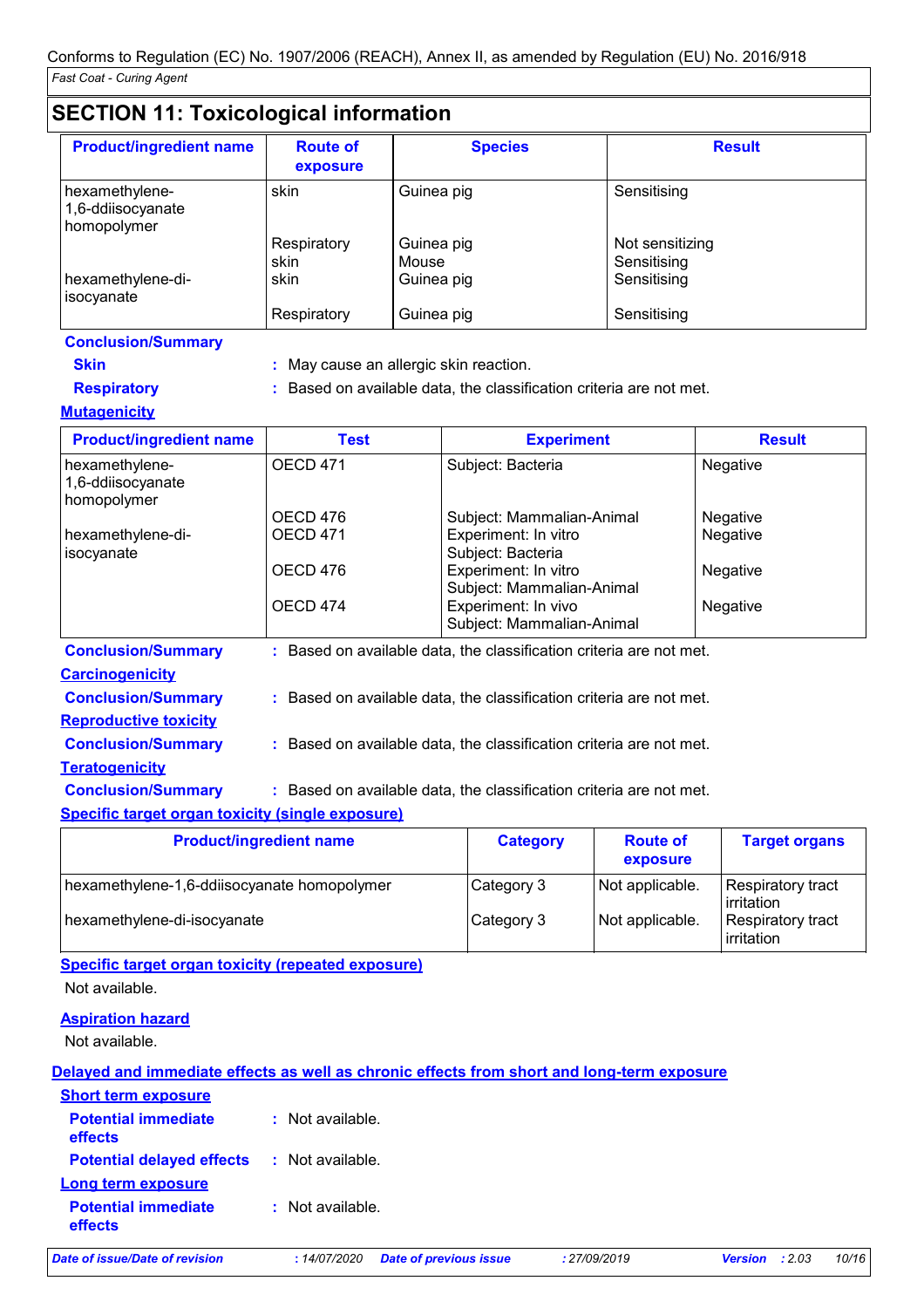# **SECTION 11: Toxicological information**

**Potential delayed effects :** Not available.

#### **Potential chronic health effects**

| <b>Product/ingredient name</b>                     | <b>Result</b>                                                                                          | <b>Species</b> | <b>Dose</b>             | <b>Exposure</b>                             |
|----------------------------------------------------|--------------------------------------------------------------------------------------------------------|----------------|-------------------------|---------------------------------------------|
| hexamethylene-<br>1,6-ddiisocyanate<br>homopolymer | Chronic NOAEL Inhalation<br>Dusts and mists                                                            | Rat            | $3,3$ mg/m <sup>3</sup> | 6 hours; 5 days<br>per week<br>Intermittent |
|                                                    | Sub-acute LCLo Inhalation<br>Dusts and mists                                                           | Rat            | 4,3 mg/ $m3$            | 6 hours; 5 days<br>per week<br>Intermittent |
|                                                    | Sub-chronic LC50 Inhalation<br>Dusts and mists                                                         | Rat            | 14,7 mg/m <sup>3</sup>  | 6 hours; 5 days<br>per week<br>Intermittent |
|                                                    | Sub-acute LC50 Inhalation<br>Dusts and mists                                                           | Rat            | 89,9 mg/m <sup>3</sup>  | 6 hours; 5 days<br>per week<br>Intermittent |
| hexamethylene-di-<br>isocyanate                    | Chronic LCLo Inhalation<br>Vapour                                                                      | Rat            | 0,025 p.p.m.            | 30 days; 6 hours<br>per day<br>Intermittent |
| <b>Conclusion/Summary</b>                          | Based on available data, the classification criteria are not met.                                      |                |                         |                                             |
| <b>General</b>                                     | Once sensitized, a severe allergic reaction may occur when subsequently exposed<br>to very low levels. |                |                         |                                             |
| <b>Carcinogenicity</b>                             | No known significant effects or critical hazards.                                                      |                |                         |                                             |
| <b>Mutagenicity</b>                                | No known significant effects or critical hazards.                                                      |                |                         |                                             |
| <b>Teratogenicity</b>                              | No known significant effects or critical hazards.                                                      |                |                         |                                             |
| <b>Developmental effects</b>                       | No known significant effects or critical hazards.                                                      |                |                         |                                             |
| <b>Fertility effects</b>                           | No known significant effects or critical hazards.                                                      |                |                         |                                             |

### **Other information :** Not available.

# **SECTION 12: Ecological information**

### **12.1 Toxicity**

There are no data available on the mixture itself. Do not allow to enter drains or watercourses.

The mixture has been assessed following the summation method of the CLP Regulation (EC) No 1272/2008 and is not classified as hazardous to the environment.

| <b>Product/ingredient name</b>                     | <b>Result</b>                                                     | <b>Species</b>                     | <b>Exposure</b> |
|----------------------------------------------------|-------------------------------------------------------------------|------------------------------------|-----------------|
| hexamethylene-<br>1,6-ddiisocyanate<br>homopolymer | Acute EC50 >10000 mg/l                                            | <b>Bacteria</b>                    | 3 hours         |
|                                                    | Acute EC50 >100 mg/l                                              | Daphnia spec.                      | 48 hours        |
|                                                    | Acute IC50 > 1000 mg/l                                            | Algae - Scenedesmus<br>subspicatus | 72 hours        |
|                                                    | Acute LC50 >100 mg/l                                              | Fish                               | 196 hours       |
| hexamethylene-di-<br>socyanate                     | Acute EC50 >77,4 mg/l                                             | Algae                              | 72 hours        |
|                                                    | Acute EC50 842 mg/l                                               | <b>Bacteria</b>                    | 3 hours         |
| <b>Conclusion/Summary</b>                          | . Based on available data the classification criteria are not met |                                    |                 |

**nclusion/Summary** 

# **12.2 Persistence and degradability**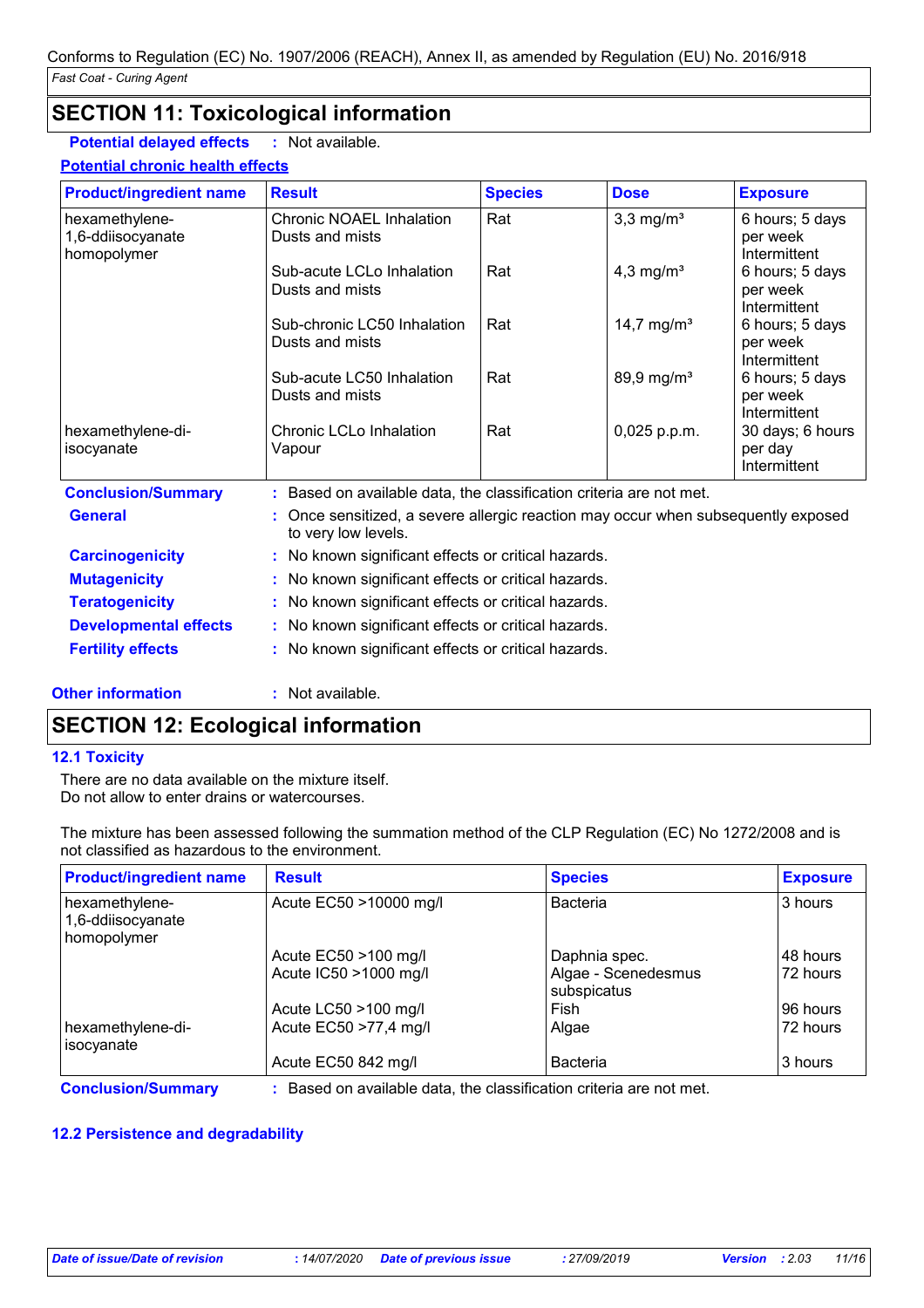# **SECTION 12: Ecological information**

| <b>Product/ingredient name</b>                                          | <b>Test</b>                                                               | <b>Result</b>                                                       |                      | <b>Dose</b> | <b>Inoculum</b>            |
|-------------------------------------------------------------------------|---------------------------------------------------------------------------|---------------------------------------------------------------------|----------------------|-------------|----------------------------|
| hexamethylene-<br>1,6-ddiisocyanate<br>homopolymer                      | OECD 301C                                                                 | 2 % - Not readily - 28 days                                         |                      |             |                            |
| hexamethylene-di-<br>isocyanate                                         | OECD 301F                                                                 | 42 % - 10 days                                                      |                      |             |                            |
|                                                                         | EU 301F Ready<br>Biodegradability -<br>Manometric<br>Respirometry<br>Test | 42 % - 28 days                                                      |                      |             |                            |
| <b>Conclusion/Summary</b>                                               |                                                                           | : Based on available data, the classification criteria are not met. |                      |             |                            |
| <b>Product/ingredient name</b>                                          | <b>Aquatic half-life</b>                                                  |                                                                     | <b>Photolysis</b>    |             | <b>Biodegradability</b>    |
| hexamethylene-<br>1,6-ddiisocyanate<br>homopolymer<br>hexamethylene-di- | Fresh water 0,32 days, 23°C                                               |                                                                     | $50\%$ ; 0.49 day(s) |             | Not readily<br>Not readily |

# **12.3 Bioaccumulative potential**

isocyanate

| <b>Product/ingredient name</b>                     | $\mathsf{LogP}_\mathsf{ow}$ | <b>BCF</b> | <b>Potential</b> |
|----------------------------------------------------|-----------------------------|------------|------------------|
| hexamethylene-<br>1,6-ddiisocyanate<br>homopolymer | 8,38                        | 706        | high             |
| hexamethylene-di-<br>  isocyanate                  | 0,02                        | 57,63      | l low            |

| <b>12.4 Mobility in soil</b>                            |                  |
|---------------------------------------------------------|------------------|
| <b>Soil/water partition</b><br><b>coefficient (Koc)</b> | : Not available. |
| <b>Mobility</b>                                         | : Not available. |

### **12.5 Results of PBT and vPvB assessment**

This mixture does not contain any substances that are assessed to be a PBT or a vPvB.

**12.6 Other adverse effects** : No known significant effects or critical hazards.

# **SECTION 13: Disposal considerations**

The information in this section contains generic advice and guidance.

| <b>13.1 Waste treatment methods</b> |                                                                                                                                                                                                                                                                                                                                                                                                                                                                                                                                                      |
|-------------------------------------|------------------------------------------------------------------------------------------------------------------------------------------------------------------------------------------------------------------------------------------------------------------------------------------------------------------------------------------------------------------------------------------------------------------------------------------------------------------------------------------------------------------------------------------------------|
| <b>Product</b>                      |                                                                                                                                                                                                                                                                                                                                                                                                                                                                                                                                                      |
| <b>Methods of disposal</b>          | : The generation of waste should be avoided or minimised wherever possible.<br>Disposal of this product, solutions and any by-products should at all times comply<br>with the requirements of environmental protection and waste disposal legislation<br>and any regional local authority requirements. Dispose of surplus and non-<br>recyclable products via a licensed waste disposal contractor. Waste should not be<br>disposed of untreated to the sewer unless fully compliant with the requirements of<br>all authorities with jurisdiction. |
| <b>Hazardous waste</b>              | $:$ Yes.                                                                                                                                                                                                                                                                                                                                                                                                                                                                                                                                             |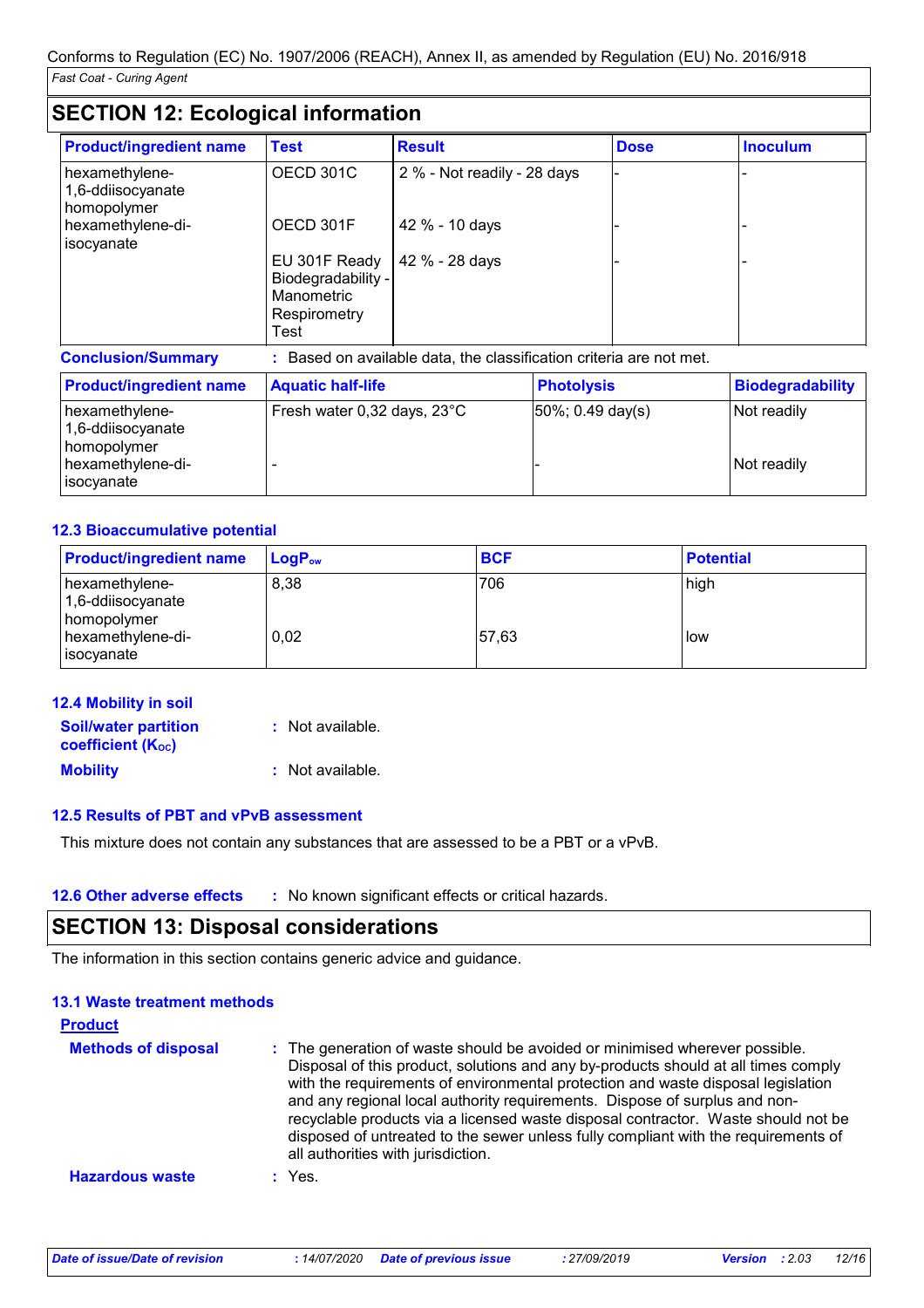| <b>SECTION 13: Disposal considerations</b> |                                                                                                                                                                                                                                                                                                                                                                                                                                                |  |  |
|--------------------------------------------|------------------------------------------------------------------------------------------------------------------------------------------------------------------------------------------------------------------------------------------------------------------------------------------------------------------------------------------------------------------------------------------------------------------------------------------------|--|--|
| <b>Disposal considerations</b>             | : Do not allow to enter drains or watercourses. Residues in empty containers should<br>be neutralised with a decontaminant (see section 6).<br>Dispose of according to all federal, state and local applicable regulations.<br>If this product is mixed with other wastes, the original waste product code may no<br>longer apply and the appropriate code should be assigned.<br>For further information, contact your local waste authority. |  |  |
| <b>European waste catalogue (EWC)</b>      |                                                                                                                                                                                                                                                                                                                                                                                                                                                |  |  |
|                                            | The European Waste Catalogue classification of this product, when disposed of as waste, is:                                                                                                                                                                                                                                                                                                                                                    |  |  |
| <b>Waste code</b>                          | <b>Waste designation</b>                                                                                                                                                                                                                                                                                                                                                                                                                       |  |  |
| 08 01 11*                                  | waste paint and varnish containing organic solvents or other hazardous substances                                                                                                                                                                                                                                                                                                                                                              |  |  |
| <b>Packaging</b>                           |                                                                                                                                                                                                                                                                                                                                                                                                                                                |  |  |
| <b>Methods of disposal</b>                 | : The generation of waste should be avoided or minimised wherever possible. Waste<br>packaging should be recycled. Incineration or landfill should only be considered<br>when recycling is not feasible.                                                                                                                                                                                                                                       |  |  |
| <b>Disposal considerations</b>             | : Using information provided in this safety data sheet, advice should be obtained from<br>the relevant waste authority on the classification of empty containers.<br>Empty containers must be scrapped or reconditioned.<br>Dispose of containers contaminated by the product in accordance with local or<br>national legal provisions.                                                                                                        |  |  |
| <b>Special precautions</b>                 | : This material and its container must be disposed of in a safe way. Care should be<br>taken when handling emptied containers that have not been cleaned or rinsed out.<br>Empty containers or liners may retain some product residues. Avoid dispersal of<br>spilt material and runoff and contact with soil, waterways, drains and sewers.                                                                                                   |  |  |

# **SECTION 14: Transport information**

|                                           | <b>ADR/RID</b>           | <b>ADN</b>     | <b>IMDG</b>    | <b>IATA</b>              |
|-------------------------------------------|--------------------------|----------------|----------------|--------------------------|
| 14.1 UN number                            | Not regulated.           | Not regulated. | Not regulated. | Not regulated.           |
| 14.2 UN proper<br>shipping name           | $\overline{\phantom{0}}$ |                |                |                          |
| <b>14.3 Transport</b><br>hazard class(es) | $\blacksquare$           |                |                | $\overline{\phantom{0}}$ |
| 14.4 Packing<br>group                     |                          |                |                |                          |
| 14.5<br><b>Environmental</b><br>hazards   | No.                      | No.            | No.            | No.                      |
| <b>Additional</b><br>information          |                          |                |                |                          |

**user**

**14.6 Special precautions for : Transport within user's premises: always transport in closed containers that are** upright and secure. Ensure that persons transporting the product know what to do in the event of an accident or spillage.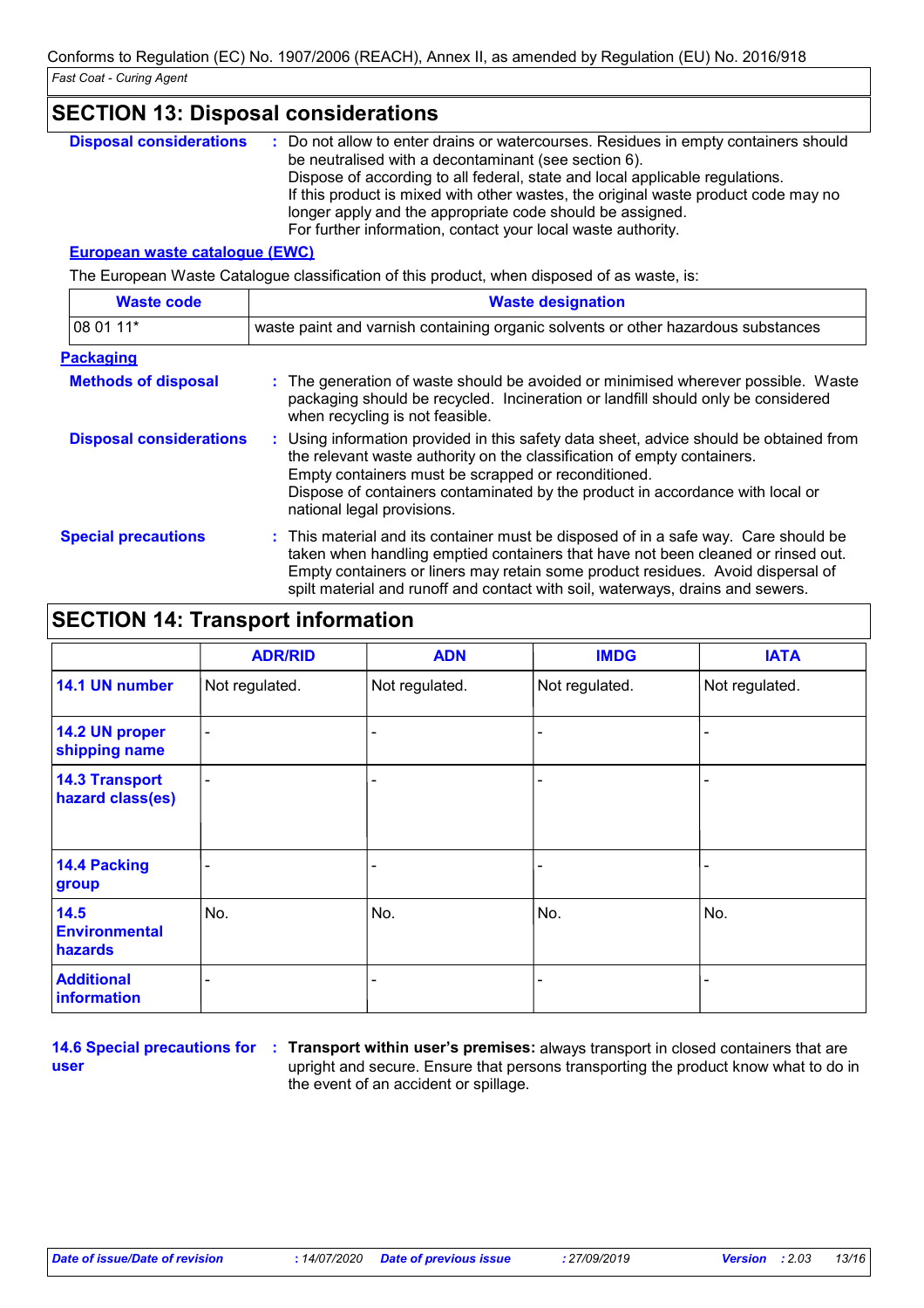# **SECTION 15: Regulatory information**

| 15.1 Safety, health and environmental regulations/legislation specific for the substance or mixture |                                                                       |                               |                                                                            |                                                                                                                                                                               |
|-----------------------------------------------------------------------------------------------------|-----------------------------------------------------------------------|-------------------------------|----------------------------------------------------------------------------|-------------------------------------------------------------------------------------------------------------------------------------------------------------------------------|
| EU Regulation (EC) No. 1907/2006 (REACH)                                                            |                                                                       |                               |                                                                            |                                                                                                                                                                               |
| Annex XIV - List of substances subject to authorisation                                             |                                                                       |                               |                                                                            |                                                                                                                                                                               |
| <b>Annex XIV</b>                                                                                    |                                                                       |                               |                                                                            |                                                                                                                                                                               |
| None of the components are listed.                                                                  |                                                                       |                               |                                                                            |                                                                                                                                                                               |
| <b>Substances of very high concern</b>                                                              |                                                                       |                               |                                                                            |                                                                                                                                                                               |
| None of the components are listed.                                                                  |                                                                       |                               |                                                                            |                                                                                                                                                                               |
| <b>Annex XVII - Restrictions : Not applicable.</b><br>on the manufacture,                           |                                                                       |                               |                                                                            |                                                                                                                                                                               |
| placing on the market                                                                               |                                                                       |                               |                                                                            |                                                                                                                                                                               |
| and use of certain                                                                                  |                                                                       |                               |                                                                            |                                                                                                                                                                               |
| dangerous substances,<br>mixtures and articles                                                      |                                                                       |                               |                                                                            |                                                                                                                                                                               |
| <b>Other EU regulations</b>                                                                         |                                                                       |                               |                                                                            |                                                                                                                                                                               |
| <b>VOC</b>                                                                                          |                                                                       |                               | product label and/or technical data sheet for further information.         | : The provisions of Directive 2004/42/EC on VOC apply to this product. Refer to the                                                                                           |
| <b>VOC for Ready-for-Use</b><br><b>Mixture</b>                                                      | : $2004/42/EC - ILA/j$ : $500g/l$ (2010). <= 80g/l VOC.               |                               |                                                                            |                                                                                                                                                                               |
| <b>Europe inventory</b>                                                                             | : All components are listed or exempted.                              |                               |                                                                            |                                                                                                                                                                               |
| Ozone depleting substances (1005/2009/EU)                                                           |                                                                       |                               |                                                                            |                                                                                                                                                                               |
| Not listed.                                                                                         |                                                                       |                               |                                                                            |                                                                                                                                                                               |
| Prior Informed Consent (PIC) (649/2012/EU)                                                          |                                                                       |                               |                                                                            |                                                                                                                                                                               |
| Not listed.                                                                                         |                                                                       |                               |                                                                            |                                                                                                                                                                               |
| <b>Seveso Directive</b>                                                                             |                                                                       |                               |                                                                            |                                                                                                                                                                               |
| This product is not controlled under the Seveso Directive.                                          |                                                                       |                               |                                                                            |                                                                                                                                                                               |
|                                                                                                     | to the use of this product at work.                                   |                               | own assessment of workplace risks, as required by other health and safety  | The information contained in this safety data sheet does not constitute the user's<br>legislation. The provisions of the national health and safety at work regulations apply |
| <b>References</b>                                                                                   | : EH40/2005 Workplace exposure limits<br>Regulation (EU) No. 2016/918 |                               | Conforms to Regulation (EC) No. 1907/2006 (REACH), Annex II, as amended by |                                                                                                                                                                               |
| <b>International requlations</b>                                                                    |                                                                       |                               |                                                                            |                                                                                                                                                                               |
| <b>Chemical Weapon Convention List Schedules I, II &amp; III Chemicals</b>                          |                                                                       |                               |                                                                            |                                                                                                                                                                               |
| Not listed.                                                                                         |                                                                       |                               |                                                                            |                                                                                                                                                                               |
| <b>Montreal Protocol</b>                                                                            |                                                                       |                               |                                                                            |                                                                                                                                                                               |
| Not listed.                                                                                         |                                                                       |                               |                                                                            |                                                                                                                                                                               |
| <b>Stockholm Convention on Persistent Organic Pollutants</b><br>Not listed.                         |                                                                       |                               |                                                                            |                                                                                                                                                                               |
| <b>Rotterdam Convention on Prior Informed Consent (PIC)</b>                                         |                                                                       |                               |                                                                            |                                                                                                                                                                               |
| Not listed.                                                                                         |                                                                       |                               |                                                                            |                                                                                                                                                                               |
| <b>UNECE Aarhus Protocol on POPs and Heavy Metals</b>                                               |                                                                       |                               |                                                                            |                                                                                                                                                                               |
| Not listed.                                                                                         |                                                                       |                               |                                                                            |                                                                                                                                                                               |
| <b>CN code</b><br>: 32100090                                                                        |                                                                       |                               |                                                                            |                                                                                                                                                                               |
| <b>International lists</b>                                                                          |                                                                       |                               |                                                                            |                                                                                                                                                                               |
| <b>National inventory</b>                                                                           |                                                                       |                               |                                                                            |                                                                                                                                                                               |
| <b>Australia</b>                                                                                    | : Not determined.                                                     |                               |                                                                            |                                                                                                                                                                               |
| <b>Canada</b>                                                                                       | Not determined.                                                       |                               |                                                                            |                                                                                                                                                                               |
| Date of issue/Date of revision                                                                      | : 14/07/2020                                                          | <b>Date of previous issue</b> | : 27/09/2019                                                               | Version : 2.03<br>14/16                                                                                                                                                       |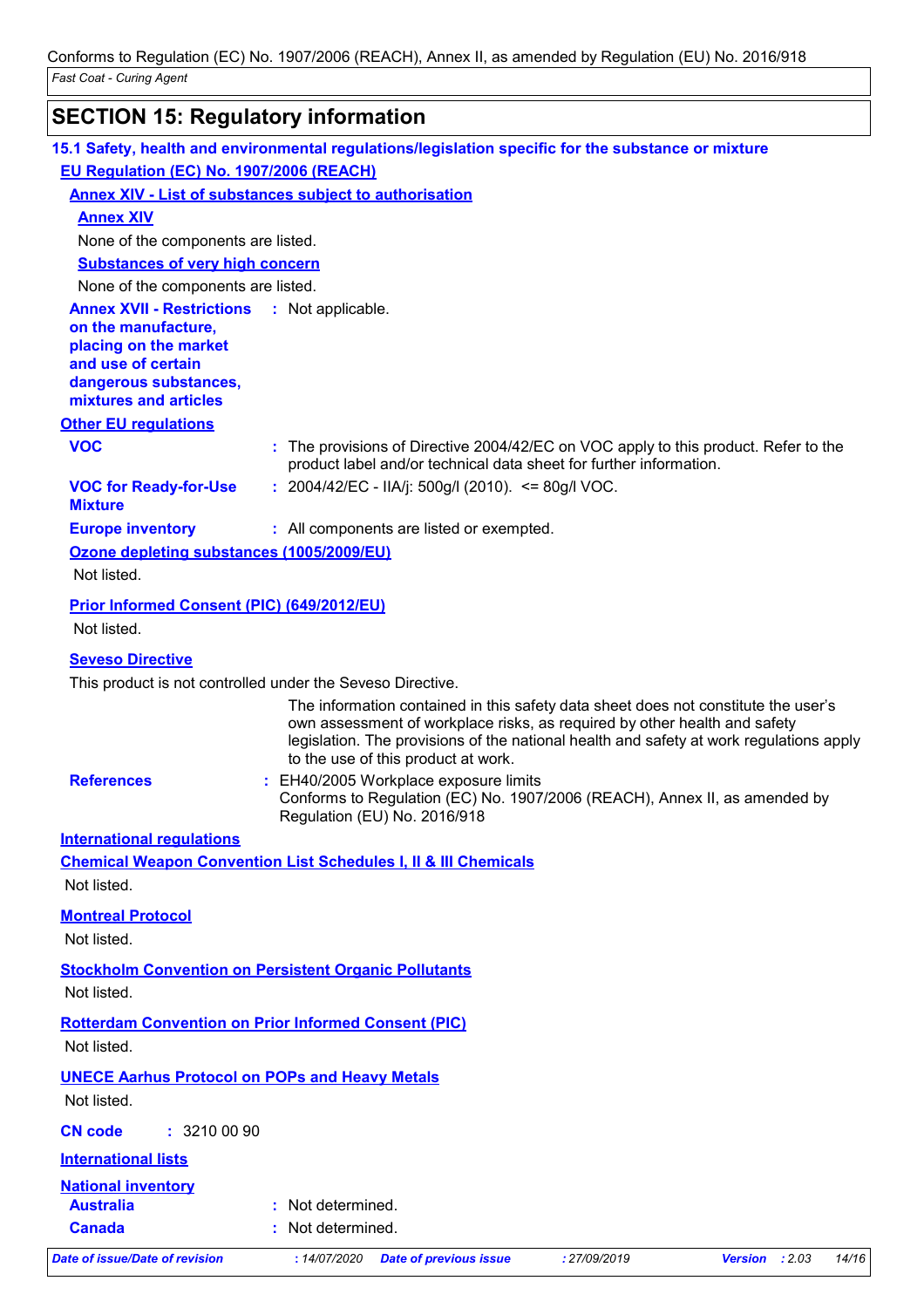# **SECTION 15: Regulatory information**

| <b>China</b>                                   | : Not determined.                                                                    |
|------------------------------------------------|--------------------------------------------------------------------------------------|
| <b>Japan</b>                                   | : Japan inventory (ENCS): Not determined.<br>Japan inventory (ISHL): Not determined. |
| <b>Malaysia</b>                                | : Not determined.                                                                    |
| <b>New Zealand</b>                             | : Not determined.                                                                    |
| <b>Philippines</b><br><b>Republic of Korea</b> | : Not determined.<br>: Not determined.                                               |
| <b>Taiwan</b>                                  | : Not determined.                                                                    |
| <b>Turkey</b>                                  | : Not determined.                                                                    |
| <b>United States</b>                           | : All components are listed or exempted.                                             |
| <b>Thailand</b>                                | : Not determined.                                                                    |
| <b>Viet Nam</b>                                | : Not determined.                                                                    |
|                                                |                                                                                      |

**15.2 Chemical safety assessment**

**:** No Chemical Safety Assessment has been carried out.

# **SECTION 16: Other information**

Indicates information that has changed from previously issued version.

| <b>Abbreviations and</b> | $\therefore$ ATE = Acute Toxicity Estimate                                    |
|--------------------------|-------------------------------------------------------------------------------|
| acronyms                 | CLP = Classification, Labelling and Packaging Regulation [Regulation (EC) No. |
|                          | 1272/2008]                                                                    |
|                          | DMEL = Derived Minimal Effect Level                                           |
|                          | DNEL = Derived No Effect Level                                                |
|                          | EUH statement = CLP-specific Hazard statement                                 |
|                          | PBT = Persistent, Bioaccumulative and Toxic                                   |
|                          | PNEC = Predicted No Effect Concentration                                      |
|                          | <b>RRN = REACH Registration Number</b>                                        |
|                          | vPvB = Very Persistent and Very Bioaccumulative                               |
|                          | الملحا المتحدد المسالحا                                                       |

Not available.

### **Procedure used to derive the classification according to Regulation (EC) No. 1272/2008 [CLP/GHS]**

| <b>Classification</b> | <b>Justification</b>       |
|-----------------------|----------------------------|
| Acute Tox. 4, H332    | IOn basis of test data     |
| Skin Sens. 1B, H317   | Calculation method         |
| I STOT SE 3. H335     | <b>ICalculation method</b> |

### **Full text of H-phrases referred to in sections 2 and 3**

| <b>Full text of abbreviated H</b><br><b>statements</b> | H315<br>H <sub>3</sub> 17<br>H <sub>319</sub><br>H330<br>H332<br>H334<br>H <sub>335</sub>                                                                                                  | Causes skin irritation.<br>May cause an allergic skin reaction.<br>Causes serious eye irritation.<br>Fatal if inhaled.<br>lHarmful if inhaled.<br>May cause allergy or asthma symptoms or breathing<br>ldifficulties if inhaled.<br>May cause respiratory irritation.                                                                                                                                                             |
|--------------------------------------------------------|--------------------------------------------------------------------------------------------------------------------------------------------------------------------------------------------|-----------------------------------------------------------------------------------------------------------------------------------------------------------------------------------------------------------------------------------------------------------------------------------------------------------------------------------------------------------------------------------------------------------------------------------|
| <b>Full text of classifications</b><br>[CLP/GHS]       | Acute Tox. 1, H330<br>Acute Tox. 4, H332<br>Eye Irrit. 2, H319<br>Resp. Sens. 1, H334<br>Skin Irrit. 2, H315<br><b>Skin Sens. 1, H317</b><br>Skin Sens. 1B, H317<br><b>STOT SE 3, H335</b> | <b>ACUTE TOXICITY (inhalation) - Category 1</b><br><b>ACUTE TOXICITY (inhalation) - Category 4</b><br>SERIOUS EYE DAMAGE/EYE IRRITATION - Category 2<br><b>RESPIRATORY SENSITISATION - Category 1</b><br>SKIN CORROSION/IRRITATION - Category 2<br>SKIN SENSITISATION - Category 1<br>SKIN SENSITISATION - Category 1B<br> SPECIFIC TARGET ORGAN TOXICITY - SINGLE<br><b>EXPOSURE (Respiratory tract irritation) - Category 3</b> |
| <b>Date of printing</b>                                | : 17/07/2020                                                                                                                                                                               |                                                                                                                                                                                                                                                                                                                                                                                                                                   |
| Date of issue/Date of revision                         | :14/07/2020<br><b>Date of previous issue</b>                                                                                                                                               | 15/16<br>: 2.03<br>: 27/09/2019<br><b>Version</b>                                                                                                                                                                                                                                                                                                                                                                                 |